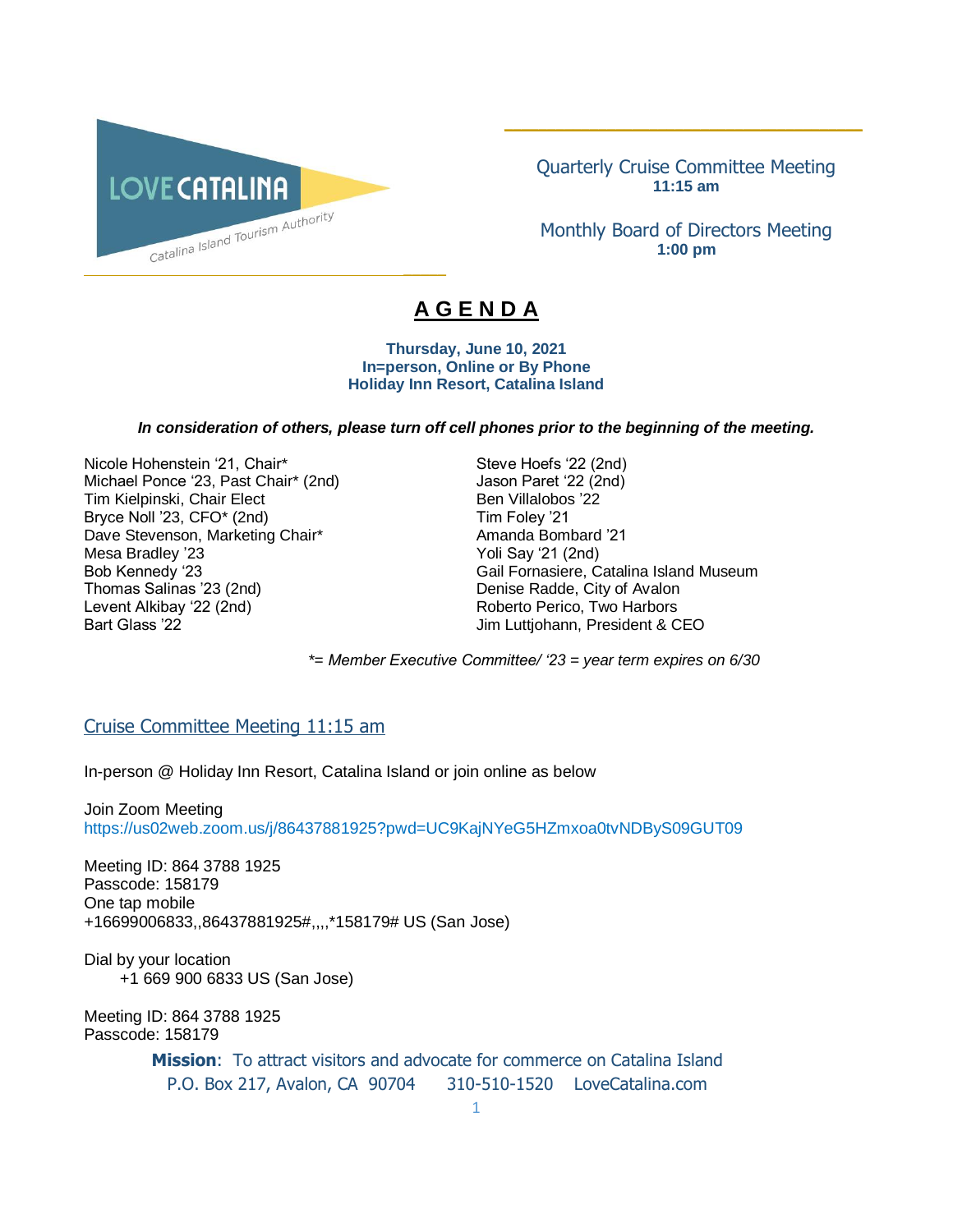Find your local number: https://us02web.zoom.us/u/kcXHBRxR4S

- **I. Call to Order**
- **II. Introductions and Recognitions**
- **III. Discussion & Possible Action Item(s)**
	- a. Cruise The West Update
	- b. Florida Caribbean Cruise Association Update
	- c. Misc. Cruise Lines Updates
	- d. Request for Future Agenda items

## Board Meeting 1:00 pm

In-person @ Holiday Inn Resort, Catalina Island or join online as below

Join Zoom Meeting [https://us02web.zoom.us/j/82301353406?pwd=Sm42R0RFUHVRa2RZWm1CV0wzQ3diZz09](https://www.google.com/url?q=https://us02web.zoom.us/j/82301353406?pwd%3DSm42R0RFUHVRa2RZWm1CV0wzQ3diZz09&sa=D&source=calendar&ust=1615520592838000&usg=AOvVaw2YOhWUTEJgTHZ7_ay-dgZd)

Meeting ID: 823 0135 3406 Passcode: 866691 One tap mobile +16699006833,,82301353406#,,,,\*866691# US (San Jose)

Dial by your location +1 669 900 6833 US (San Jose) Meeting ID: 823 0135 3406 Passcode: 866691 Find your local number: [https://us02web.zoom.us/u/kdjCRx8OGt](https://www.google.com/url?q=https://us02web.zoom.us/u/kdjCRx8OGt&sa=D&source=calendar&ust=1615520592838000&usg=AOvVaw2gwBpPGmW2ln1ZL1spFK5e)

**I. Call to Order**

# **II. Introductions and Recognitions**

- **III. Consent Item(s)**
	- a. Approve Minutes of May 2021\*
	- b. Approve new member Catalina Falconry\*

# **IV. Discussion & Possible Action Item(s)**

- a. Report of the Chair—Nicole Hohenstein TOT/TBID Update
- b. Report of the Chief Financial Officer—Bryce Noll May 2021 Financials\*
- c. Report of the President\*--Jim Luttjohann
- d. Committee Reports Report of the Marketing Committee—Dave Stevenson & Cathy Miller Report of the Cruise Committee—Jim Luttjohann

### **V. Events Update**

Online Mixers & Fixers—Janet DeMyer/Jim Luttjohann

**Mission**: To attract visitors and advocate for commerce on Catalina Island P.O. Box 217, Avalon, CA 90704 310-510-1520 LoveCatalina.com